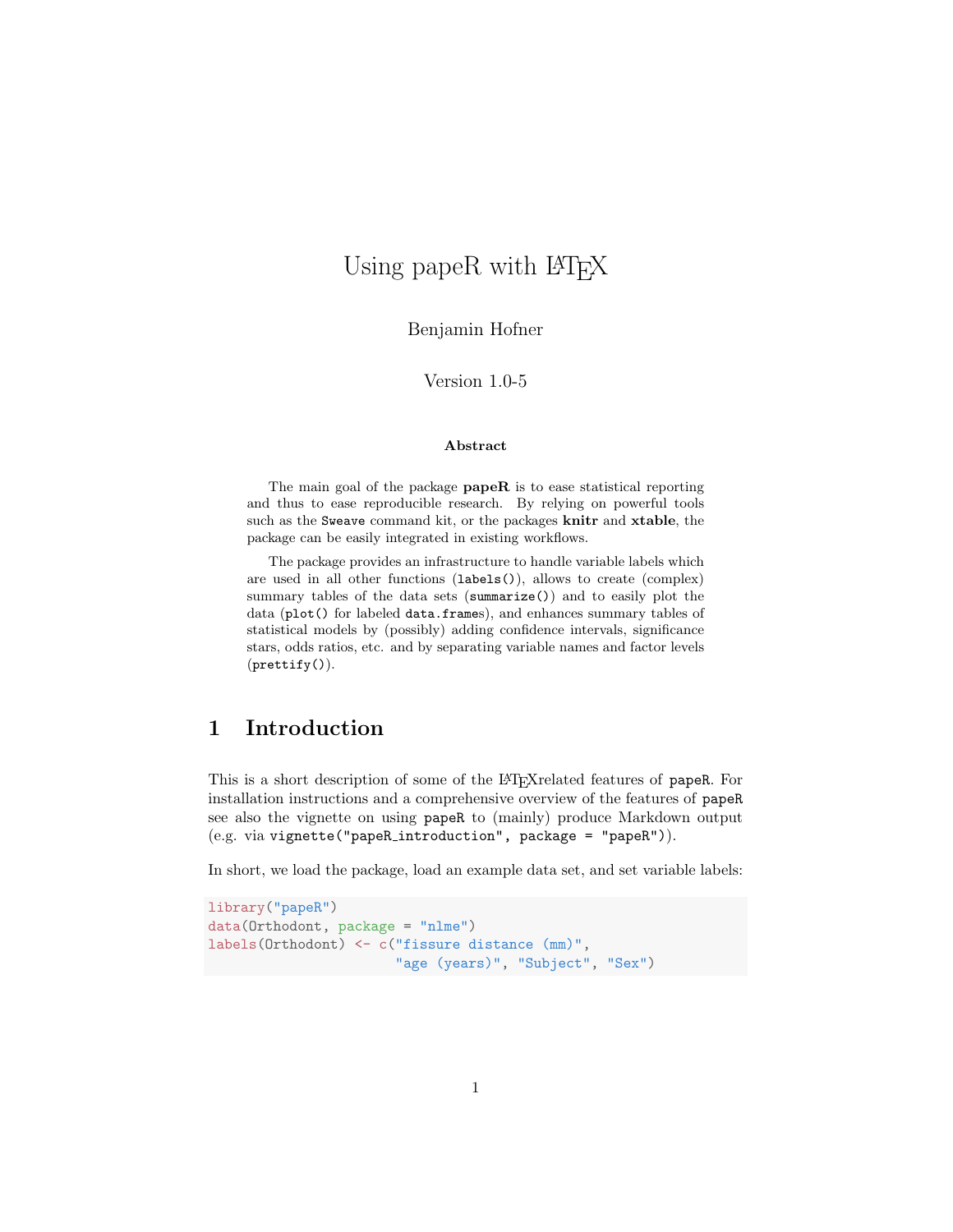### 2 Pretty tables

To produce LATEXtables, we heavily rely on the R package xtable. Note that all arguments to xtable() or print.xtable() can be used as usual, yet, some defaults were changed in package papeR. For example, we use per default the LATEXpackage booktabs to print tables and tables are not set as floating objects. For further changes see the manual of xtable.summary.

#### 2.1 Summary tables for numerical variables

Now we can produce summary tables for numeric variables:

```
xtable(summarize(Orthodont, type = "numeric"))
```

|              |     | Mean SD    |  | Min  |             | Q1 Median Q3 Max |                   |  |
|--------------|-----|------------|--|------|-------------|------------------|-------------------|--|
| distance 108 |     | 24.02 2.93 |  |      | 16.50 22.00 |                  | 23.75 26.00 31.50 |  |
| age          | 108 | 11.00 2.25 |  | 8.00 | 9.00        |                  | 11.00 13.00 14.00 |  |

Grouped statistics with tests can be obtained via:

```
xtable(summarize(Orthodont, type = "numeric", group = "Sex"))
```

|          | Sex            | N        | Mean           | SD           | Min            | Q1             | Median         | Q3             | Max            | p. value   |
|----------|----------------|----------|----------------|--------------|----------------|----------------|----------------|----------------|----------------|------------|
| distance | Male<br>Female | 64<br>44 | 24.97<br>22.65 | 2.90<br>2.40 | 17.00<br>16.50 | 23.00<br>21.00 | 24.75<br>22.75 | 26.50<br>24.25 | 31.50<br>28.00 | ${<}0.001$ |
| age      | Male<br>Female | 64<br>44 | 11.00<br>11.00 | 2.25<br>2.26 | 8.00<br>8.00   | 9.00<br>9.00   | 11.00<br>11.00 | 13.00<br>13.00 | 14.00<br>14.00 | 1.000      |

Per default, t-tests are computed. To change the test, one can use:

xtable(summarize(Orthodont, type = "numeric", group = "Sex", test = c("wilcox.test", "t.test")))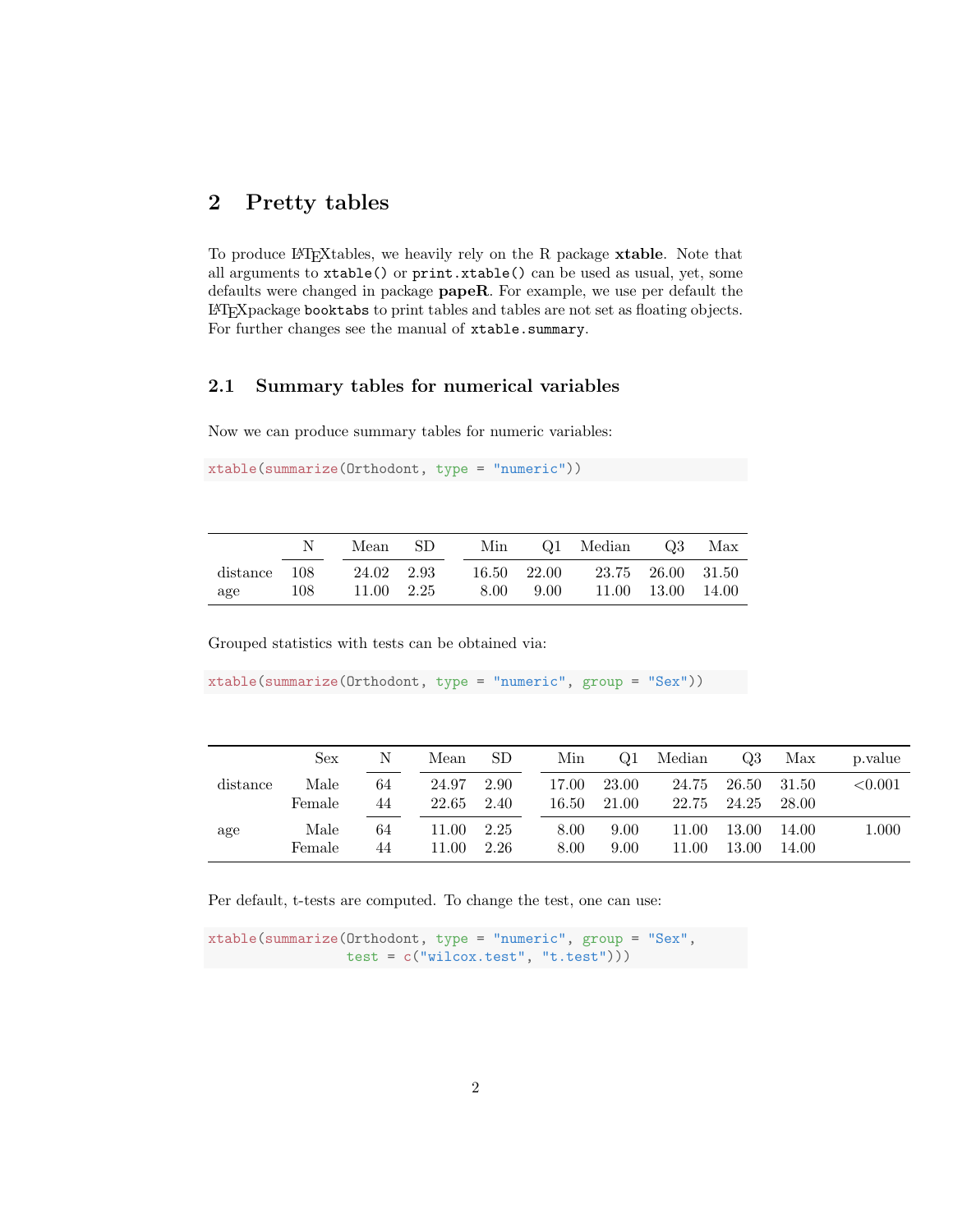|          | Sex            | N        | Mean           | SD.          | Min            | Q1             | Median         | Q3             | Max            | p. value   |
|----------|----------------|----------|----------------|--------------|----------------|----------------|----------------|----------------|----------------|------------|
| distance | Male<br>Female | 64<br>44 | 24.97<br>22.65 | 2.90<br>2.40 | 17.00<br>16.50 | 23.00<br>21.00 | 24.75<br>22.75 | 26.50<br>24.25 | 31.50<br>28.00 | ${<}0.001$ |
| age      | Male<br>Female | 64<br>44 | 11.00<br>11.00 | 2.25<br>2.26 | 8.00<br>8.00   | 9.00<br>9.00   | 11.00<br>11.00 | 13.00<br>13.00 | 14.00<br>14.00 | $1.000\,$  |

To use Wicoxon tests for all variables, one could simply set test = "wilcox.test", or one could switch off tests by setting test = FALSE.

To drop some of the statistics one can set several options to FALSE. E.g., if we do not want to show the five-number summaries (minimum, 25% quantile, median, 75% quantile, maximum), one can use

```
xtable(summarize(Orthodont, type = "numeric", group = "Sex",
                 quantiles = FALSE))
```

|          | <b>Sex</b> | N  | Mean  | SD   | p.value    |
|----------|------------|----|-------|------|------------|
| distance | Male       | 64 | 24.97 | 2.90 | ${<}0.001$ |
|          | Female     | 44 | 22.65 | 2.40 |            |
| age      | Male       | 64 | 11.00 | 2.25 | 1.000      |
|          | Female     | 44 | 11.00 | 2.26 |            |

Alternatively or additionally, one could also drop  $N$  (count = FALSE) or mean and standard deviation (mean sd = FALSE). For details see also the manual of summary\_numeric().

#### 2.2 Summary tables for factor variables

In the same way, summary tables for factors can be computed. Here, we only want to print the variable Sex:

xtable(summarize(Orthodont, type = "factor", variables = "Sex")) Level N  $\%$ Sex Male 64 59.3 Female 44 40.7

If tables are longer than one page or cross a page, one can also use "tabular.environment = "longtable"":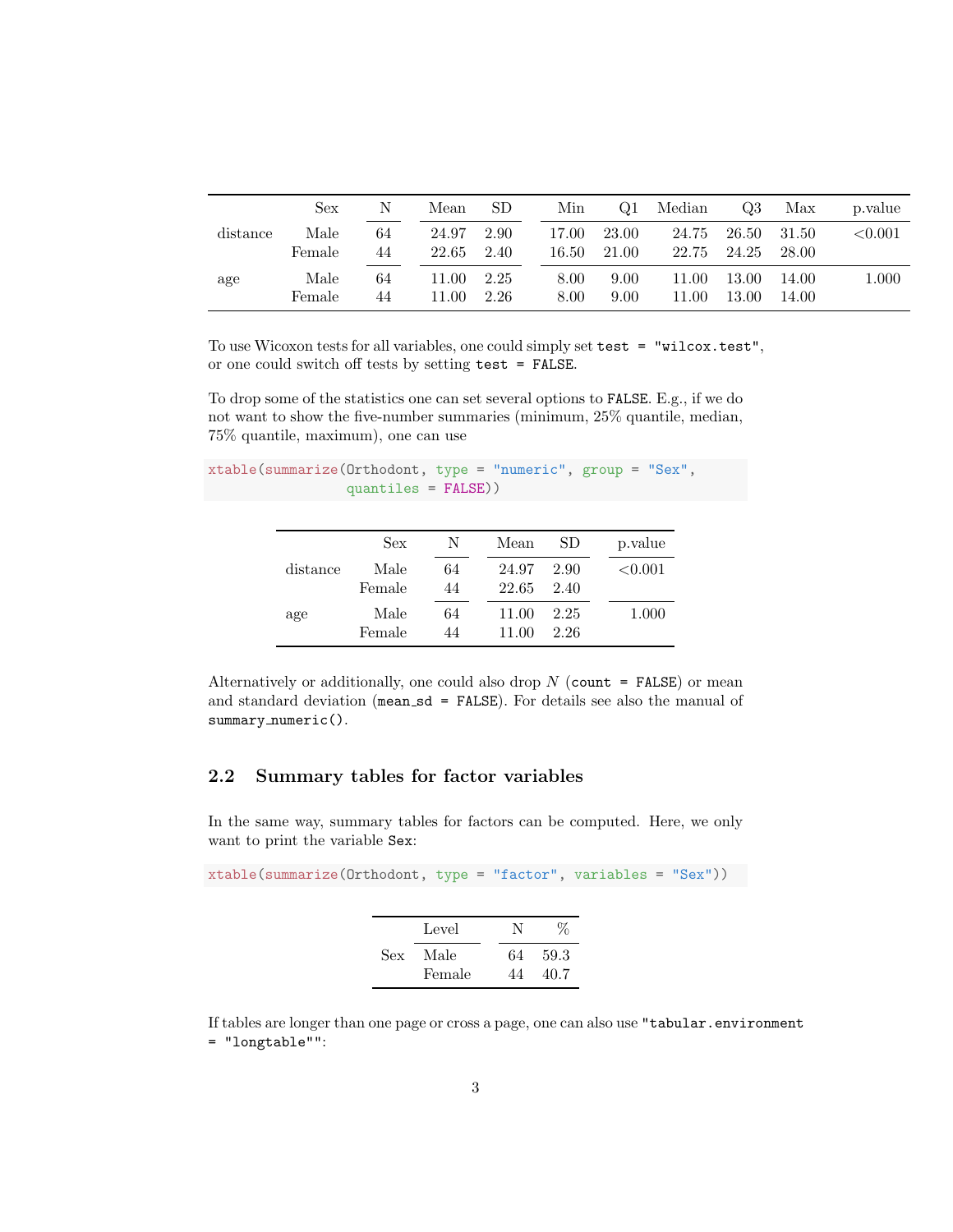|                      | Level           | N              | %    |
|----------------------|-----------------|----------------|------|
| Subject              | M16             | 4              | 3.7  |
|                      | M <sub>05</sub> | 4              | 3.7  |
|                      | M <sub>02</sub> | 4              | 3.7  |
|                      | M11             | 4              | 3.7  |
|                      | M07             | 4              | 3.7  |
|                      | M08             | 4              | 3.7  |
|                      | M <sub>03</sub> | 4              | 3.7  |
|                      | M12             | 4              | 3.7  |
|                      | M13             | $\overline{4}$ | 3.7  |
|                      | M14             | 4              | 3.7  |
|                      | M09             | 4              | 3.7  |
|                      | M15             | 4              | 3.7  |
|                      | M06             | 4              | 3.7  |
|                      | M04             | 4              | 3.7  |
|                      | M <sub>01</sub> | 4              | 3.7  |
|                      | M10             | 4              | 3.7  |
|                      | F10             | 4              | 3.7  |
|                      | F09             | $\overline{4}$ | 3.7  |
|                      | F06             | 4              | 3.7  |
|                      | F01             | 4              | 3.7  |
|                      | F05             | 4              | 3.7  |
|                      | F07             | 4              | 3.7  |
|                      | F02             | $\overline{4}$ | 3.7  |
|                      | F08             | 4              | 3.7  |
|                      | F03             | 4              | 3.7  |
|                      | F04             | 4              | 3.7  |
|                      | F11             | 4              | 3.7  |
| $\operatorname{Sex}$ | Male            | 64             | 59.3 |
|                      | Female          | 44             | 40.7 |

### print(xtable(summarize(Orthodont, type = "factor")), tabular.environment = "longtable")

which automatically specifies the table header such that it is repeated at the top of each new page.

To additionally obtain the cumulative frequencies, we can use: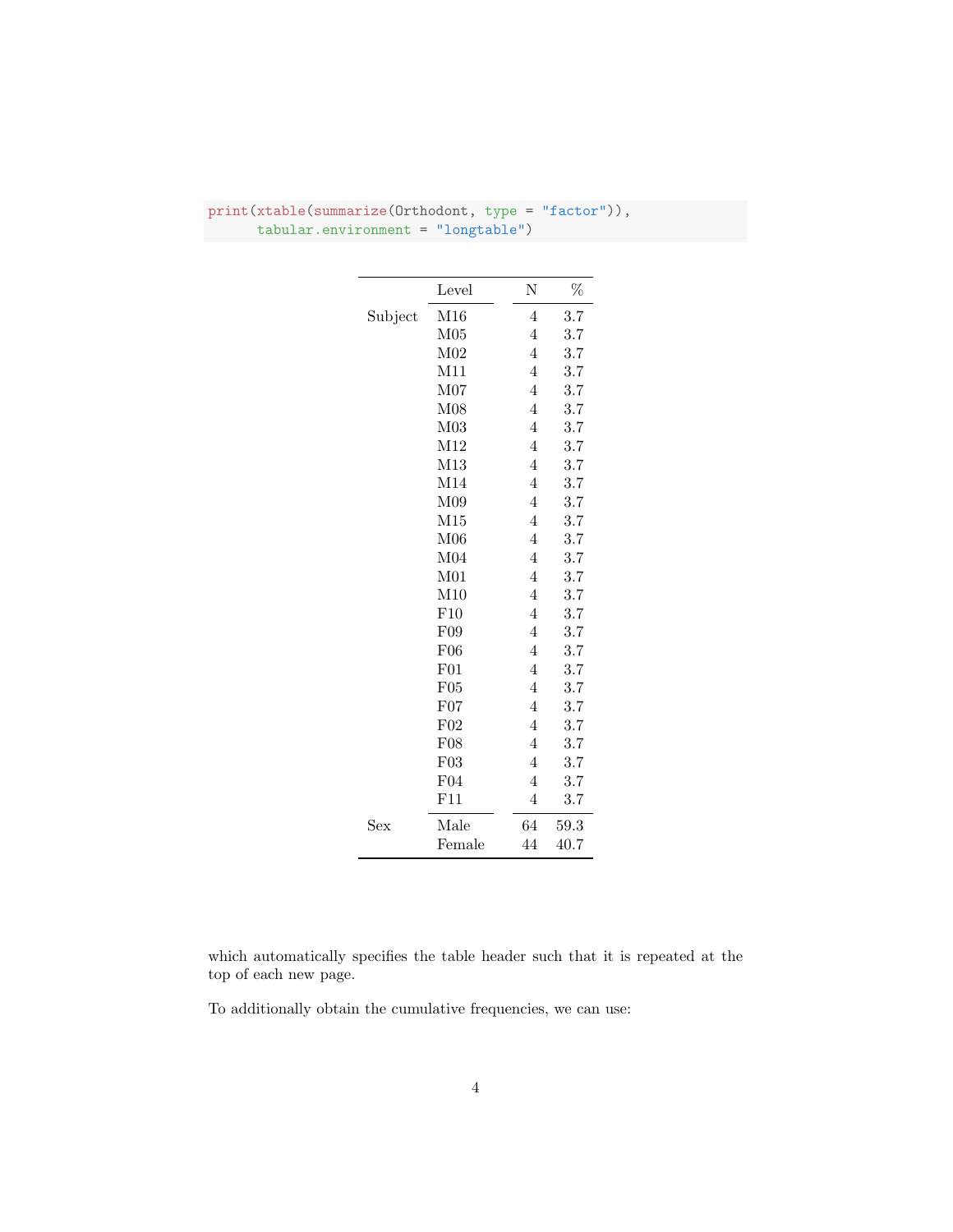|     | Level          | N  | $\%$         | $\rightarrow$ % |
|-----|----------------|----|--------------|-----------------|
| Sex | Male<br>Female | 64 | 59.3<br>40.7 | 59.3<br>100.0   |

xtable(summarize(Orthodont, type = "factor", variables = "Sex", cumulative = TRUE))

As for numerical summaries, grouped statistics are tested. Per default, Fisher's exact test is used. To speed up computations (of this non-sense test), we only use a small subset of the original data:

Ortho\_small <- subset(Orthodont, Subject %in% c("M01", "M02", "F01", "F02")) xtable(summarize(Ortho\_small, type = "factor", variables = "Subject", group = "Sex"))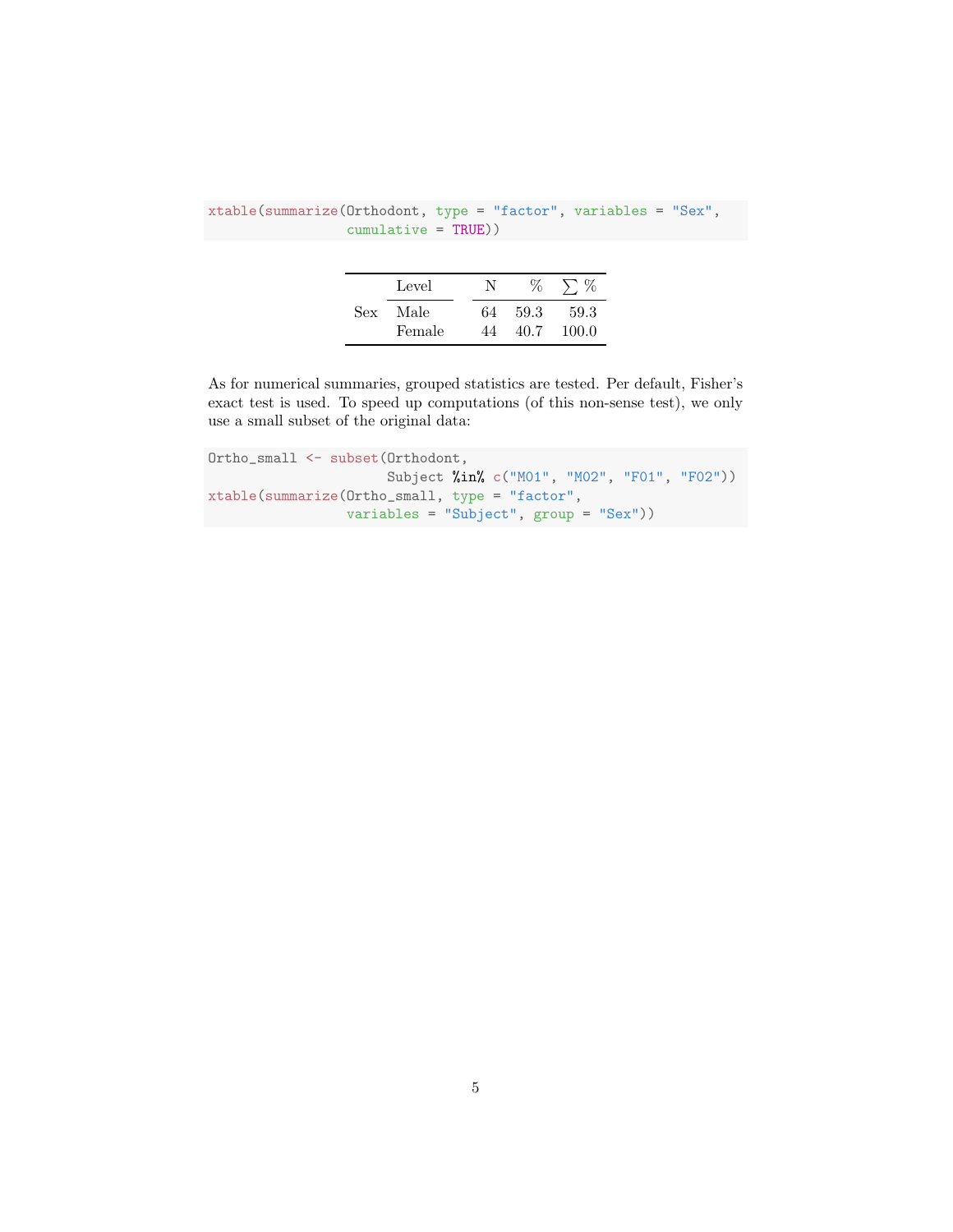|         |                 |                  | Sex: Male |                  | Sex: Female |            |
|---------|-----------------|------------------|-----------|------------------|-------------|------------|
|         | Level           | N                | %         | Ν                | $\%$        | p.value    |
| Subject | M16             | $\overline{0}$   | 0.0       | $\boldsymbol{0}$ | 0.0         | $<\,0.001$ |
|         | M05             | $\boldsymbol{0}$ | 0.0       | $\overline{0}$   | 0.0         |            |
|         | M <sub>02</sub> | 4                | 50.0      | $\overline{0}$   | 0.0         |            |
|         | M11             | $\boldsymbol{0}$ | 0.0       | $\overline{0}$   | 0.0         |            |
|         | M07             | $\boldsymbol{0}$ | 0.0       | $\overline{0}$   | 0.0         |            |
|         | M <sub>08</sub> | $\boldsymbol{0}$ | 0.0       | $\boldsymbol{0}$ | 0.0         |            |
|         | M <sub>03</sub> | $\boldsymbol{0}$ | 0.0       | $\theta$         | 0.0         |            |
|         | M12             | $\boldsymbol{0}$ | 0.0       | $\overline{0}$   | 0.0         |            |
|         | M13             | $\boldsymbol{0}$ | 0.0       | $\boldsymbol{0}$ | 0.0         |            |
|         | M14             | $\boldsymbol{0}$ | 0.0       | $\boldsymbol{0}$ | 0.0         |            |
|         | M09             | $\boldsymbol{0}$ | 0.0       | $\theta$         | 0.0         |            |
|         | M15             | $\overline{0}$   | 0.0       | $\theta$         | 0.0         |            |
|         | M <sub>06</sub> | $\boldsymbol{0}$ | 0.0       | $\boldsymbol{0}$ | 0.0         |            |
|         | M <sub>04</sub> | $\overline{0}$   | 0.0       | $\overline{0}$   | 0.0         |            |
|         | M <sub>01</sub> | 4                | 50.0      | $\theta$         | 0.0         |            |
|         | M10             | $\boldsymbol{0}$ | 0.0       | $\overline{0}$   | 0.0         |            |
|         | F10             | $\overline{0}$   | 0.0       | $\overline{0}$   | 0.0         |            |
|         | F09             | $\boldsymbol{0}$ | 0.0       | $\overline{0}$   | 0.0         |            |
|         | F06             | $\overline{0}$   | 0.0       | $\theta$         | 0.0         |            |
|         | F01             | $\overline{0}$   | 0.0       | $\overline{4}$   | 50.0        |            |
|         | F05             | $\boldsymbol{0}$ | 0.0       | $\boldsymbol{0}$ | 0.0         |            |
|         | F07             | $\boldsymbol{0}$ | 0.0       | $\overline{0}$   | 0.0         |            |
|         | F <sub>02</sub> | $\boldsymbol{0}$ | 0.0       | 4                | 50.0        |            |
|         | F08             | $\boldsymbol{0}$ | 0.0       | $\boldsymbol{0}$ | 0.0         |            |
|         | F03             | $\boldsymbol{0}$ | 0.0       | $\overline{0}$   | 0.0         |            |
|         | F04             | $\boldsymbol{0}$ | 0.0       | $\overline{0}$   | 0.0         |            |
|         | F11             | $\boldsymbol{0}$ | 0.0       | $\boldsymbol{0}$ | 0.0         |            |

### 2.3 Captions

As usual, all floating tables can have captions. Per default, these are printed above the table. Note that by using the LATEX package capt-of, one can specify table captions and labels also for non floating tables as shown in Table 2.

```
xtable(summarize(Ortho_small, type = "factor",
                 variables = "Subject", group = "Sex"),
       caption = "Example table for Fisher's exact test",
      label = "tab:Fisher")
```